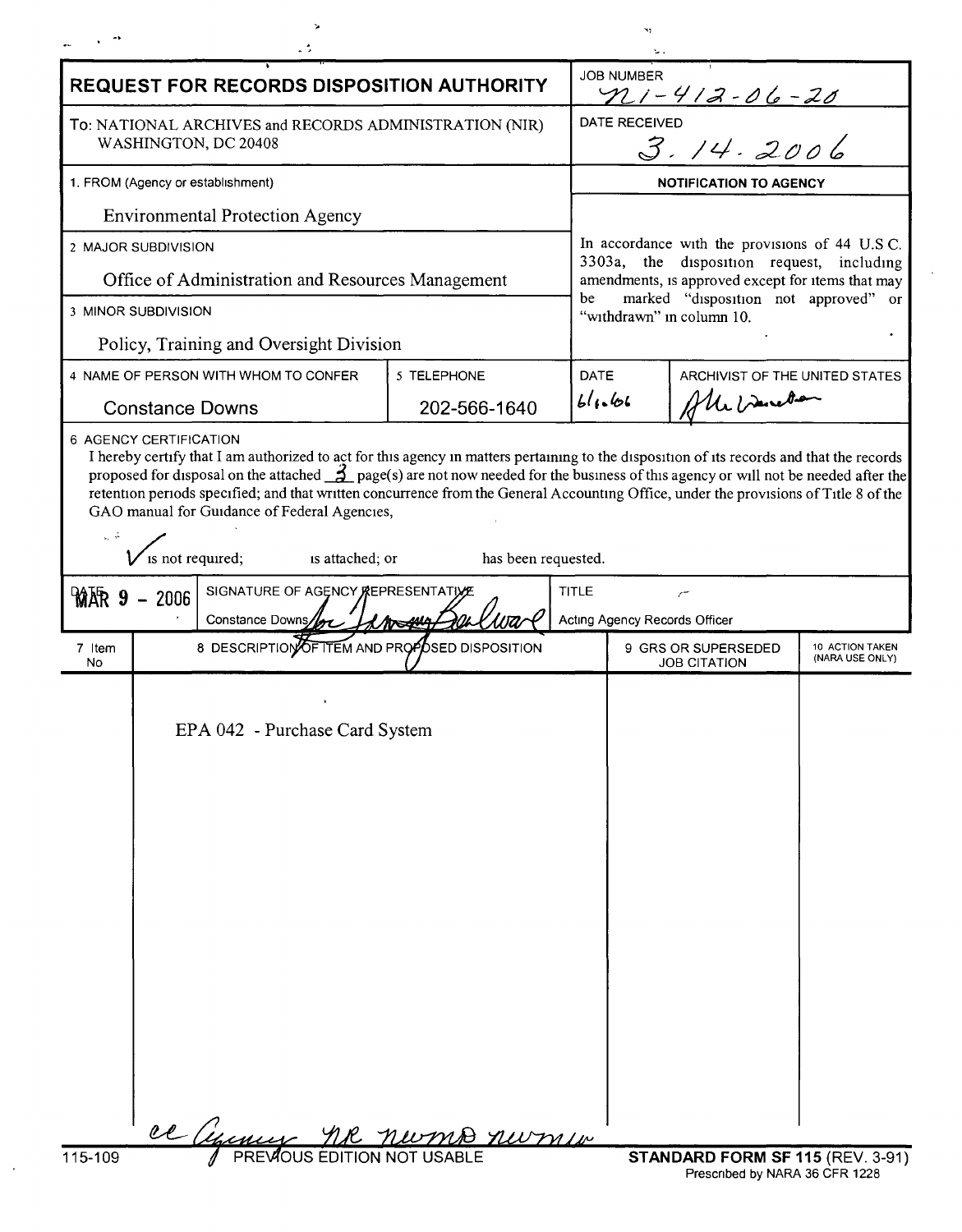# **EPA Records Schedule 042**

**Status:** Final, *0211212007*

**Title:** Purchase Card System

**Program:** Procurement

**Applicability:** Agency-wide

**Function:** 405-143 - Goods Acquisition

## **NARA Disposal Authority:**

This schedule authorizes the disposition of the record copy in any media (media neutral), excluding any records already in electronic form. Records designated for permanent retention must be transferred to the National Archives in accordance with NARA standards at the time of transfer.

•  $N1-412-06-20$ 

#### **Description:**

The Purchase Card system is a relational database which serves as a central database for tracking purchases. The system expedites the acquisition of essential supplies and services and streamlines payment procedures. Input to the system is electronic data from the contractor bank or the EPA Intranet Purchase Card Cost Allocation System. Types of data mcludes accounting data associated with each purchase, payment processing, and obligation of funds. The system generates a variety of management reports.

The system links with the Integrated Financial Management System (IFMS) which is scheduled as EPA 054.

#### **Disposition Instructions:**

**Item a:** Electronic software program

- **• Disposable**
- Keep for the length of time necessary to ensure access to and use of the electronic records throughout the authorized retention period, then delete when superseded or obsolete.

**Item b:** Input

- **• Disposable**
- Delete when data has been entered into the database and verified.

**Item c:** Electronic data - except Superfund site-specific

**• Disposable**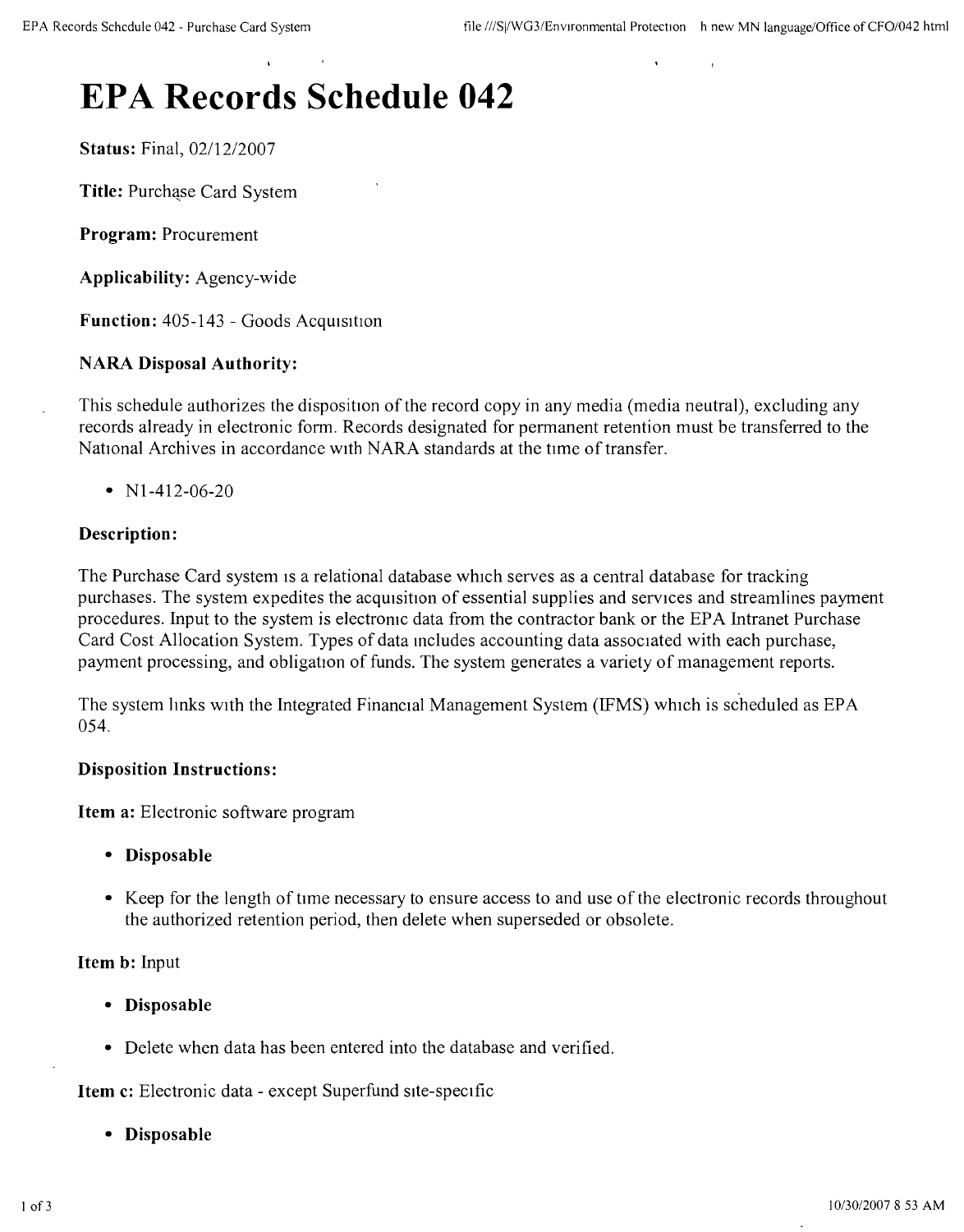• Delete 10 years after final payment.

**Item d:** Electronic data - Superfund site-specific

- **• Disposable**
- Delete 30 years after final payment.

**Item** e: Output and reports

- **• Varies**
- File with related records and follow instructions for the related records.

**Item f:** Supporting documentation

- **• Disposable**
- Keep for the length of time necessary to ensure access to and use of the electronic records throughout the authorized retention period, then delete when superseded or obsolete.

#### **Guidance:**

Cardholder recordkeeping requirements can be found in the EPA Contracts Management Manual, Section l3.3.'

Purchase card records are covered by the Pnvacy Act System #GSAlGOVT -6.

Accountable Officers' Files are scheduled as EPA 278. Cost recovery records for Superfund and Oil are covered by EPA 024 and the Superfund Cost Recovery Package Imaging and On-Line System (SCORPIOS) is covered by EPA 052.

### **Reasons for Disposition:**

This is the primary system used to track simplified acquisitions and provides management with reports and an audit trail. The 30-year retention for Superfund site-specific data is consistent With other records related to cost recovery. The 1O-year retention for other data is based on the recommendation of the Office of Inspector General to accommodate any potential civil false claims actions filed under 31 USC 3731.

#### **Custodians:**

Office of the Chief Financial Officer, Financial Services Division

- **• Contact:** Lawrence James
- **• Telephone:** 919-541-4776

Office of Administration and Resources Management, Policy, Training. and Oversight DIvision

**• Contact:** Kerne A. O'Hagan